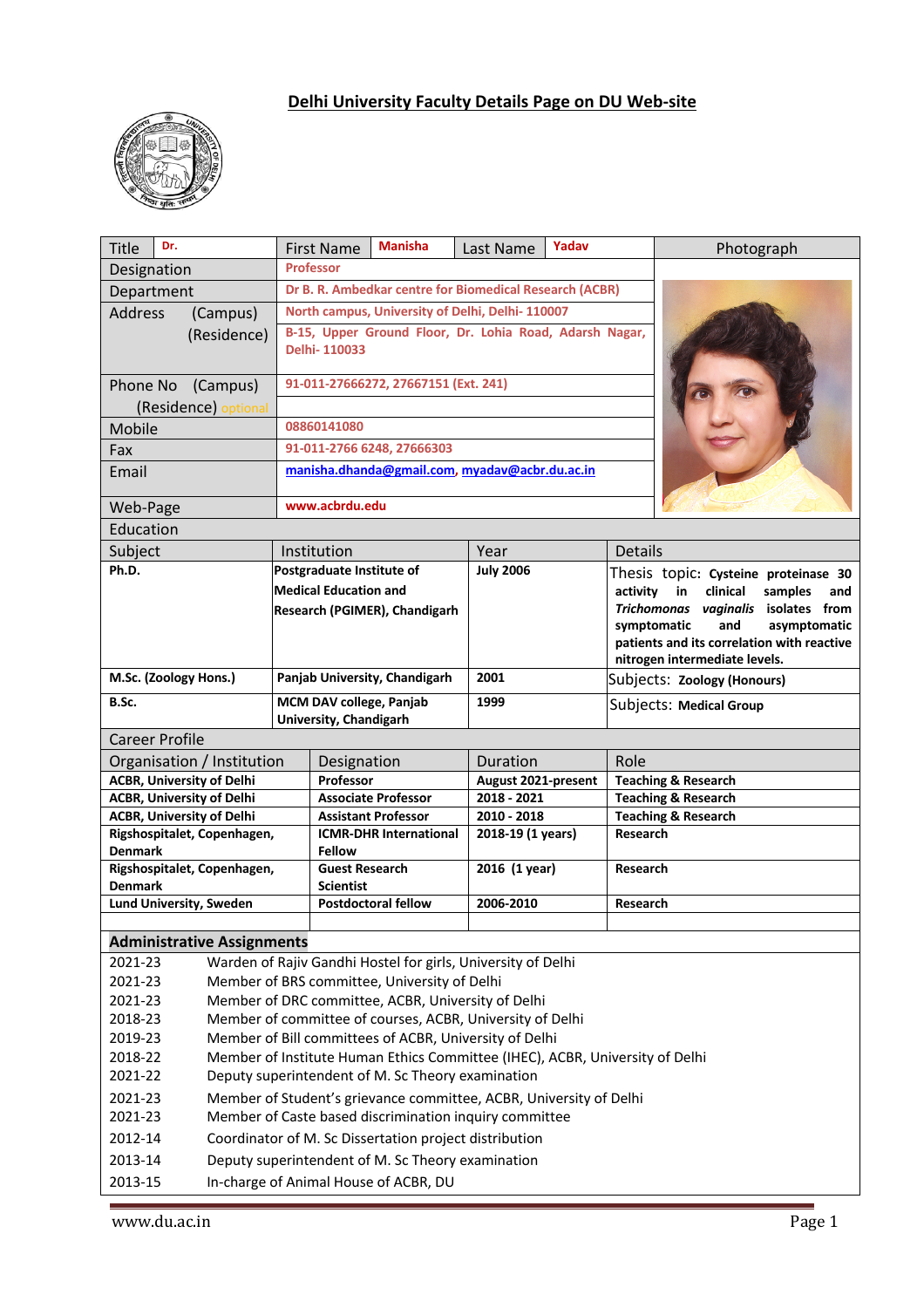| 2013-16        | Member Secretary of Institute Animal Ethics Committee (IAEC), ACBR, University of Delhi    |
|----------------|--------------------------------------------------------------------------------------------|
| 2010-13        | Member of Technical committees of ACBR, University of Delhi                                |
| 2010-13        | Member of Bio-safety committee of ACBR, University of Delhi                                |
| 2010-till date | Coordinator/Examiner of Medical Microbiology, Human Physiology of M.Sc at ACBR, DU, Delhi. |
| 2012-13        | Coordinator of M.Sc Practical Examination                                                  |
| 2010-2016      | Anti-Ragging Nodal Officer at ACBR                                                         |
| 2010-2016      | Anti-Eve Teasing Nodal Officer at ACBR                                                     |
| 2012-2016      | Nodal officer for NE states welfare students                                               |
| 2011-14        | Member of Department Research Committee                                                    |
| 2013-17        | Member of Bill committees of ACBR, University of Delhi                                     |
| 2016-18        | Member of AMC committees of ACBR, University of Delhi                                      |
|                | Research Interests / Specialization                                                        |

# **Medical Microbiology & Immunology:**

My Laboratory is working to identify the host receptors and the host-parasite's pathways involved in the symptomatic and asymptomatic sequelae and immune evasion caused by Trichomoniasis*,* Sepsis and Urinary Tract Infections (UTI). We are also working to identify the host molecules responsible for acute inflammation and particular virulence factors triggering the inflammatory pathway after Uropathogenic *E.coli* (UPEC) infection. Ultimately identification of target molecules either in the host or in bacteria may prove to be a better approach to win over this disease.

The complexity of the acquisition and spread of Multiple Drug Resistant phenotypes pose a significant threat to human health. As they entail serious therapeutic challenges due to their ability to withstand the effect of different classes of antimicrobial agents. We are looking out for a possible mechanism or factor(s) behind the antibiotic resistance by investigating antibiotic susceptibility pattern and clonal group pattern in *E. coli* worldwide, along with our international collaborators. Working to understand the association between the prevalence of antibiotic resistance and CRISPR repeats in UPEC causing UTIs. Also working for the design/development of target specific antibiofilm compounds in UTI patients. These studies will be helpful to understand the possible mechanism or factor(s) behind the antibiotic resistance, which can be further exploited as a therapeutic means for the treatment of UTI infection.

Teaching Experience (Subjects/Courses Taught)

Teaching Master /PhD students of Biomedical Sciences in Dr B. R. Ambedkar Centre for Biomedical Research, University of Delhi.

**MSc (1<sup>st</sup> year):** Medical Microbiology (Theory & Practicals)

**MSc (2nd year):** Medical Virology and Mycology (Theory) Human Physiology-II (Theory & Practicals)

# **PhD Course work:**

## Research Guidance

*List against each head (If applicable)*

## **Supervision/Co-Supervision of awarded Doctoral Thesis: Five**

- 1. **D Nagarjuna (DBT: 2013-17):** Molecular characterization of virulence genes in pathogenic *Escherichia coli* causing Nosocomial Infections.
- 2. **Vivek Verma (CSIR: 2013-19):** Characterization of inflammasomes and its role in pathogenesis of uropathogenic *Escherichia coli* causing urinary tract infections.
- 3. **Nasreen Banu (ICMR: 2012-19):** Role of NF-κB, miRNA and HPV and their Cross talk in Cancer and Cancer stem cells during Oral carcinogenesis.
- 4. **Kiran Yadav** (**KU Fellowship: Co-supervisor**; **2013-17)**: Formulation, optimization, evaluation and in vitro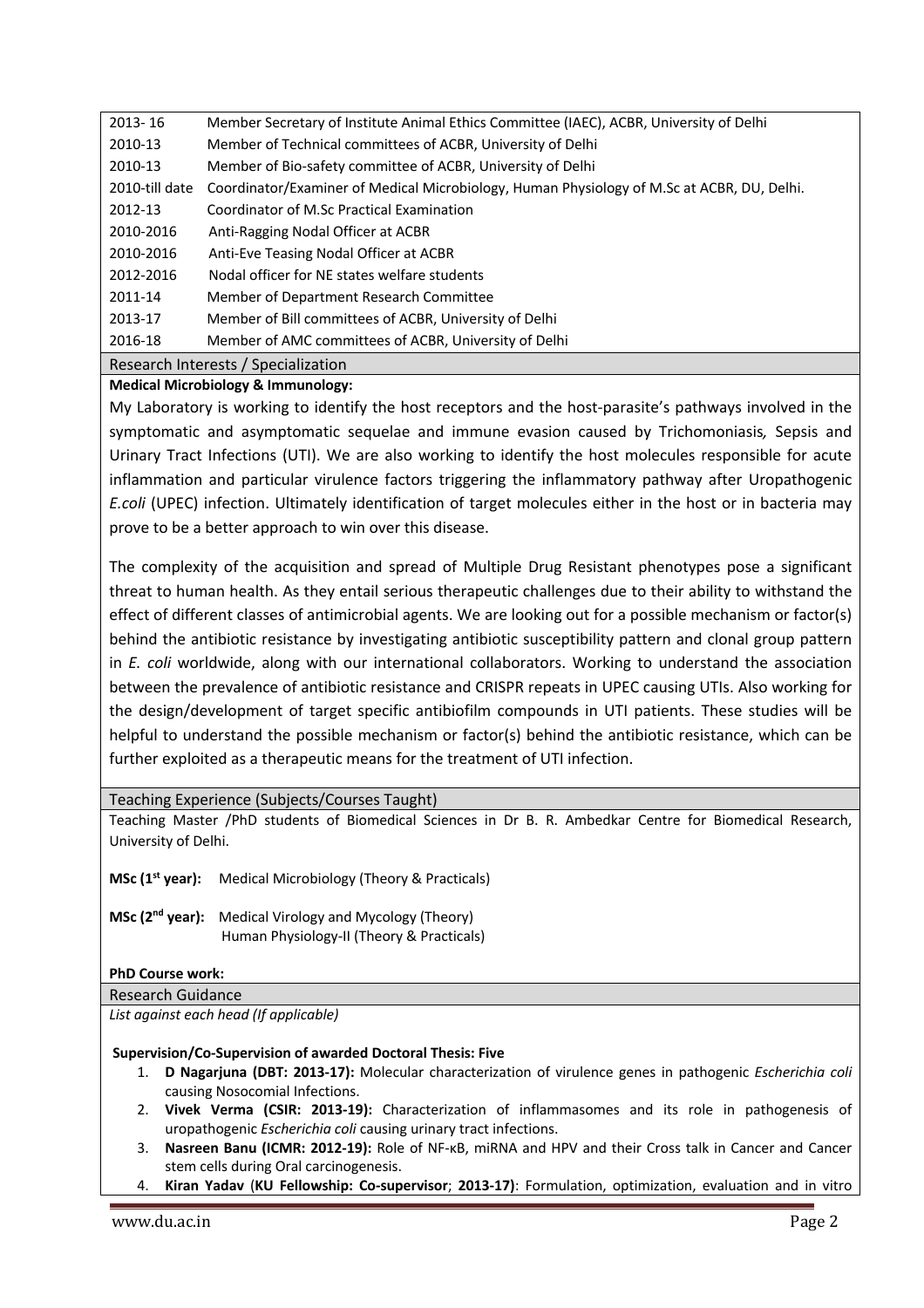anticancer study of noscapine nanoparticles.

- 5. **Sonal Yadav (CSIR; 2015-21):** Differential expression of Toll-like receptors and Nod-like receptors in response to symptomatic and asymptomatic *Trichomonas vaginalis* infections**.**
- 6. **Surbhi Gupta (ICMR-SRF; 2016-21):** CRISPR-cas system's functional role in regulation of antibiotic resistance and virulence in Uropathogenic *E. coli*.

# **Supervision of Doctoral Thesis, under progress: One**

- 7. **Bhawana Rathi (CSIR-JRF; 2017-22):** Biofilms formation in *E. coli* causing Urinary Tract Infection.
- 8. **Venus (Non-Net; 2022-)**: Characterization of inflammasome inhibitors in Urinary Tract Infections.
- 9. **Saksham Meena (CSIR-JRF; 2022-**): Characterization of novel inhibitors against NDM in Urinary Tract Infections.
- 10. **Prerna Bansal (Non-Net; 2022-**)- Elucidating the role and mechanism of Nod-Like receptors in infectious diseases.

## **Supervision of post-doc fellow/International PhD students: Two**

- **8. Parveen Kumar** (Postdoc fellow: SERB startup research grant, 2015-18): Characterization of mechanism of degradation of HIF1α by leukaemia associated corepressor, MTG16 during hypoxia. For 3 yrs.
- **9. Ghassan Tayh** (International PhD Student: Research Training Fellowship for Developing Country Scientists (RTF-DCS, Feb-July 2016): Determination of Antimicrobial Resistance Genotypes of Gram Negative Bacteria Isolated from Hospitals in Gaza Strip, Palestine. For 6 months.

## **Supervision of awarded M. Sc dissertations:** Thirty one (n=31)

- **10.** D Nagarjuna, May 2012. Genotypic characterization of virulence factors among clinical isolates of Uropathogenic *E. coli* from Urosepsis patients.
- **11.** Abdesh Dhakar, May 2012. Phenotypic characterization of virulence factors among clinical isolates of Uropathogenic *E. coli* from Urosepsis patients.
- **12.** Anita Yadav, Aug 2012. Type 1 Fimbriae: An important virulence factor in clinical isolates of Uropathogenic *E. coli* from Urosepsis patients.
- **13.** Rahul Dobriyal, May 2013. To study the Adherence factors in Rectal and Pus *Escherichia coli* isolates from Sepsis patients.
- **14.** Bhabatush Biswas, May 2013. FimH and PapC are important for *Escherichia coli* causing recurrent urinary tract infection in women.
- **15.** Smita Kiran, May 2014. GRK 2/3 regulates stimulation of cytokine IL-8 and TNF-α during mycobacterial infection.
- **16.** Rahul Ranjan, May 2014. CXCR1 and CXCR2 regulate the inflammatory response during mycobacterial infection.
- **17.** Preeti Yadav, May 2014. Identification of *E.coli* pathotypes by multiplex PCR from Clinical isolates from sepsis patients.
- **18.** Vaishnavi Srivastava, June 2014. Standarization of the different genes for the diagnosis of different microorganisms such as *E. coli*, symptomatic & asymptomatic in *Trichomonas vaginalis.*
- **19.** Anupama Miglani, June 15. Identification of potent ESBL producers among *E.coli* isolates.
- **20.** Jannat, June 2015. Study of Prevalence Of ST131 and Ciprofloxacin Resistance Among *E.coli* isolates.
- **21.** Priyanka, June 2015. Study of the involvement of inflammasomes in mature Interlukin-1β release during urinary tract infection.
- **22.** Bhawna Aggarwal, Dec 2015. Clonal, Expression and purification of inactive hemolysin (hlyA).
- **23.** Ankita Rawat, May 2016. Expression, purification and functional characterisation of Uropathogenic *E.coli* αhemolysin.
- **24.** Avneet Kaur Babbar, June 2016. To study the interaction of myeloid translocation gene 16 (MTG16) with hypoxia inducing factor-1 alpha (HIF-1α).
- **25.** Kumud Sahni, June 2016. Role of NLRs (Nod-Like Receptors) in uropathogenic *E.coli* infected UTI patients.
- **26.** Anamika, June 2017. Comparative analysis between triplex PCR and quadraplex PCR for identification of *E. coli* phylogroup.
- **27.** Manish Kumar, June 2017. Determination of Phylogenetic groups and Antimicrobial resistant genes by PCR method.
- **28.** Alpa Insha, June 2017. Identification of *E coli* phylogenetic groups by quadruplex PCR.
- **29.** Rhea Dadra, June 18. Synthesis and Characterisation of Zinc Oxide Nanoparticles and antibacterial properties in *Acinetobacter baumannii.*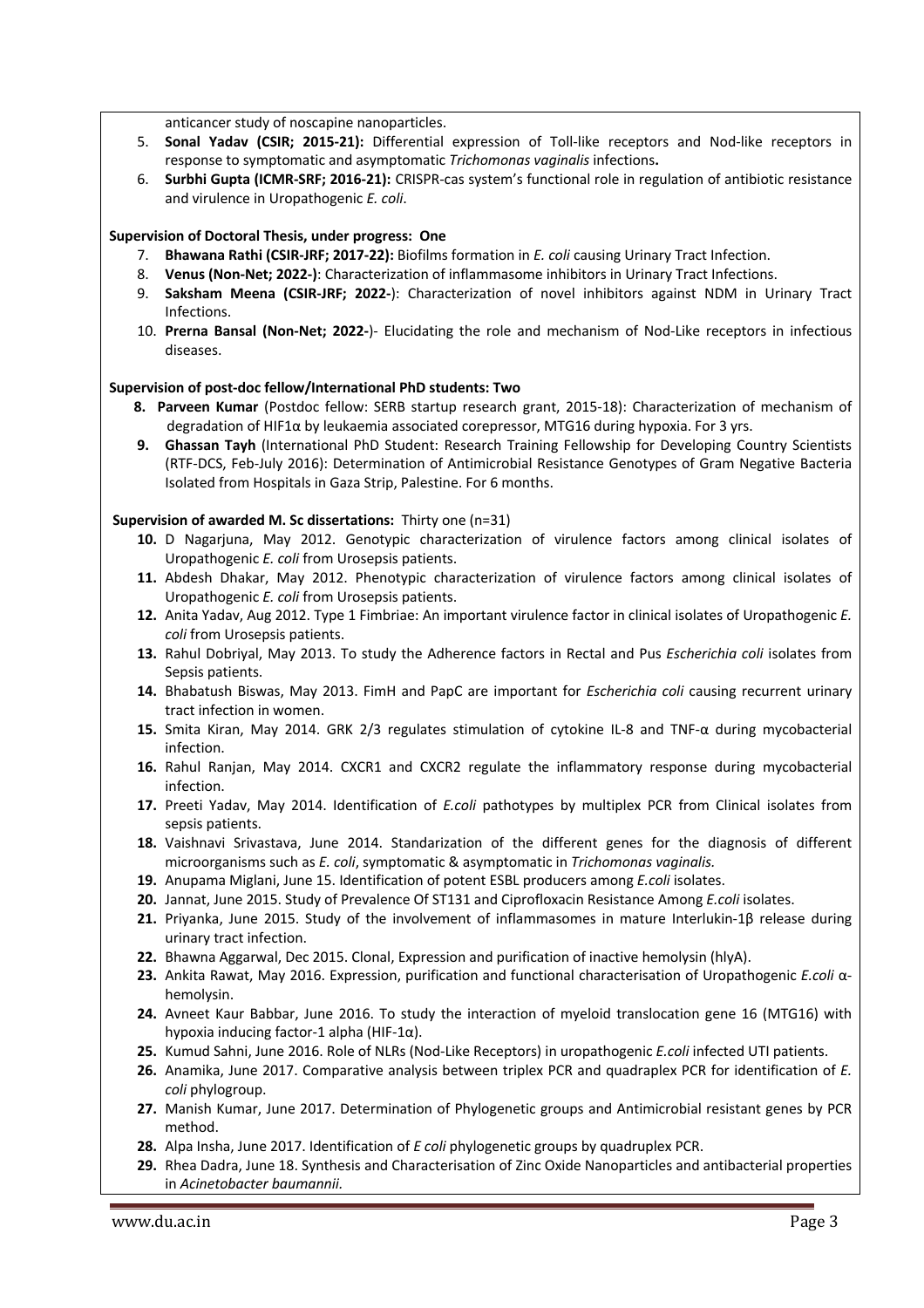- **30.** Pooja Kumari, June 18. To study the involvement of TLR9 and NLRP3 against symptomatic and asymptomatic isolates *of Trichomonas vaginalis.*
- **31.** Aarti, June 18. Evaluation of Antibacterial activity of Zinc Oxide Nanoparticles in *Psuedomonas aeruginosa.*
- **32.** Sahil Yadav, June 2019. To study the effect of *Escherichia coli* CFT073 infection in THP-1 macrophages on mitochondria and inflammasomes.
- **33.** Ankush Sharma, June 2019. Effect of alpha hemolysin infection in THP-1 macrophages on mitochondria and inflammasomes.
- **34.** Sunaina Dalal, June 2019. To study the involvement of NLRC4 and AIM2 against symptomatic and asymptomatic isolates of *Trichomonas vaginalis.*
- **35.** Bulbul, June 2020. To study the effect of Gallic acid, Caffeine and Riboflavin on curli medaited Uropathogenic *Escherichia coli* biofilm formation.
- **36.** Ruchi Tiwari, June 2020. Crispr cas9 mediated targeting of papG gene in Uropathogenic *Escherichia coli*.
- **37.** Pratibha, June 2020. Screening the antibacterial activity of ZnO nanoparticle and Platelet rich Plasma on multidrug resistant gram negative bacteria.
- **38.** Shreya Prakash, 2021. CRISPR/Cas System as a Regulator of Bacterial Virulence.
- **39.** Kanika Singh, 2021. How Curli Amyloid are involved in bacterial biofilm formation and strategies to combat curli mediated biofilm formation in UTI.
- **40.** Kuljeet Singh, 2021. Role of fimbriae and strategies to inhibit fimbriae mediated biofilm infection in UTI.

## **Supervision of awarded B. Tech dissertations:** Three

- **41.** Nitya Kaushik, May 2011. Diagnosis of Tuberculosis using different PCR Techniques.
- **42.** Tanya Pandey, May 2014. Characterization of adherent *E. coli* in blood isolates.
- **43.** Sachin Sharma, May 2014. Characterization of *E. coli* in fecal isolates.

#### **Supervision of M.Sc dissertations, under progress: Five**

- **44.** Anoop Singh, 2022
- **45.** Sushma, 2022
- **46.** Akshita Singh, 2022
- **47.** Ritika, 2022
- **48.** Shreya Gautam, 2022

#### **Supervision of B.Sc/ M.Sc Summer training (SURP):** Twelve students

- **49.** Ankita Sharma, June-July 2012.
- **50.** Ruchi Gupta, June-July 2012.
- **51.** Monisha Uppal, June-July 2013
- **52.** P Yamini, June-July 2013
- **53.** Tanya Pandey, June-July 2013
- **54.** Vasu Goel, June–July 2014
- **55.** Prabhat, June-July 2015
- **56.** Manisha Kumar, June-July 2016
- **57.** Arpita Bhatt, June-July 2017
- **58.** Ashdeep Kaur, June-July 2017
- **59.** Karuna Jain, June-July 2018
- **60.** Sneha Tripathi, June-July 2019

#### **Supervision of Science Academy students (IASc-INSA-NASI)-Summer training: Nine student**

- 1. M. Vinuthna vani, June-July 2014
- 2. Pronama Biswas, June-July 2014
- 3. Namrata Borah, June-July 2015
- 4. Bhawna Aggarwal, June-July 2015
- 5. Anjali Nishad, June-July 2018
- 6. NRD Vineela, June-July 2019
- 7. Anjali Agrawal, June-July 2019
- 8. Mohit Manoj, June-July 2021
- 9. Shashank MS, June-July 2021

#### **Research Co-Supervision of 10 Graduate Students at Lund University, Sweden (2006-2010)**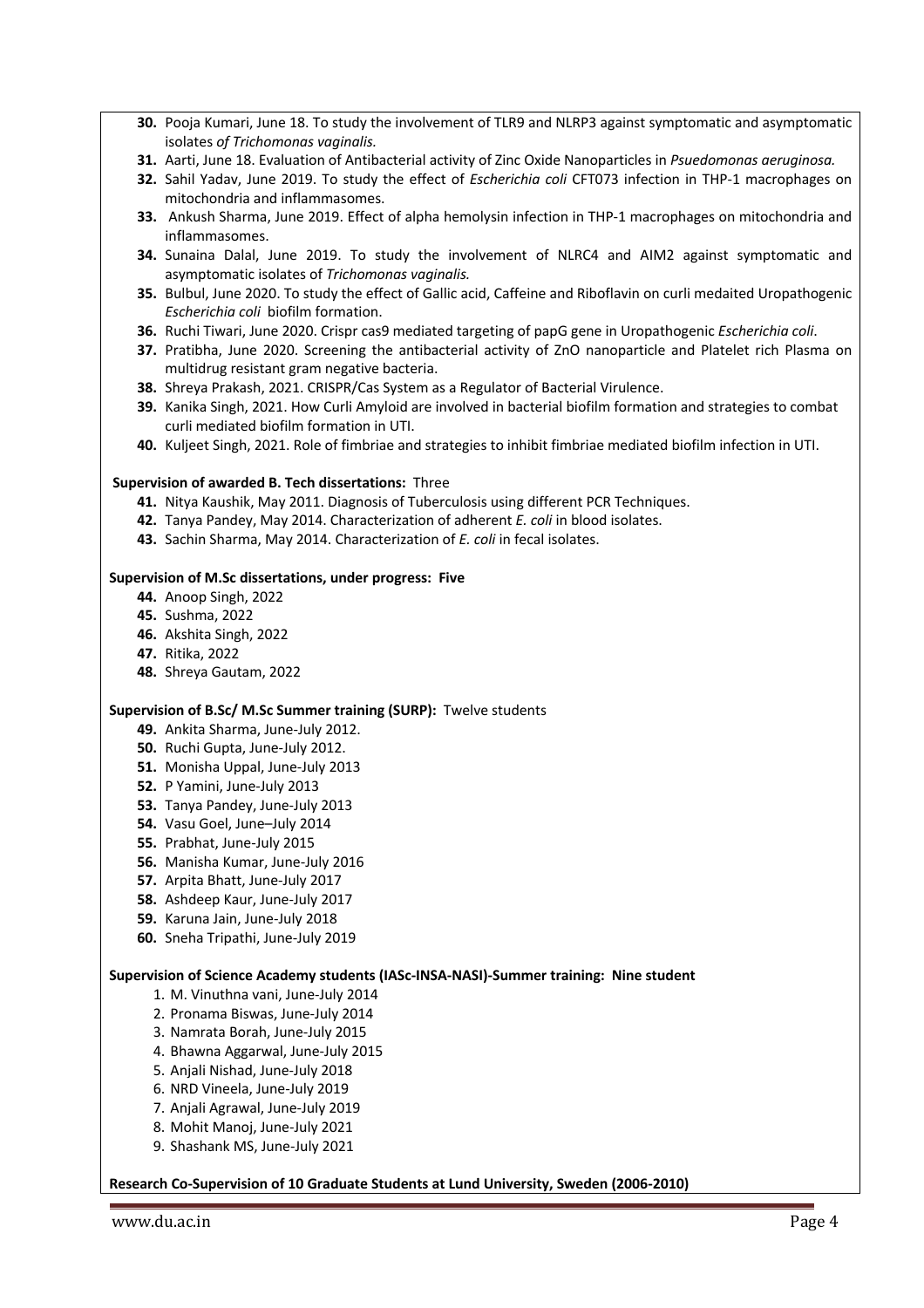## Publications Profile

*List against each head(If applicable) (as Illustrated with examples)* 

- *1. Books/Monographs (Authored/Edited):* **Not Applicable**
- *2. Research papers published in Refereed/Peer Reviewed Journals:*
	- 1. **Yadav Manisha** and Malla N. Editorial: Immune Responses in Sexually Transmitted Infections Caused by Parasites and DNA Viruses: New Insights. **Front. Cell. Infect. Microbiol. Jan 2022**, 12:838799. doi: 10.3389/fcimb.2022.838799.
	- 2. Surbhi Gupta, Parveen Kumar, Bhawna Rathi, Vivek Verma, Rakesh Singh Dhanda, Pooja Devi & **Manisha Yadav**. Targeting of Uropathogenic *Escherichia coli* papG gene Using CRISPR-dot Nanocomplex reduced Virulence of UPEC. **Scientific Reports 2021** Sep 7;11(1):17801. doi: 10.1038/s41598-021-97224-4.
	- 3. Vivek Verma, Parveen Kumar, Surbhi Gupta, Sonal Yadav, Rakesh S Dhanda, **Manisha Yadav**. NLRP3 mediated dysfunction of mitochondria leads to cell death in CFT073-stimulated macrophages. **Scand J Immunol**. Dec **2021**, 94 (6): e13104. doi: 10.1111/sji.13104.
	- 4. Parveen Kumar, Vivek Verma, Dheeraj Mohania, Surbhi Gupta, Avneet K. Babbar, Bhawna Rathi, Rakesh S. Dhanda, **Manisha Yadav**. Leukemia associated RUNX1T1 gene reduced proliferation and invasiveness of glioblastoma cells. **Journal of Cellular Biochemistry, 2021**. DOI: https://doi.org/10.1002/jcb.30126.2021.
	- 5. Anna Åkerud, Jakob Axelsson, **Manisha Yadav**, Jonas Erjefält, Gunvor Ekman-Ordeberg, Anders Malmström, Hans Fischer. Heparin fragments induce cervical inflammation by recruiting immune cells through Toll-like receptor 4 in nonpregnant mice. **Mol Hum Reprod. 2021** Feb 27;27(3): gaab004. doi: 10.1093/molehr/gaab004.
	- 6. Sonal Yadav, Vivek Verma, Rakesh Singh Dhanda, Sumeeta Khurana, **Manisha Yadav**. Latent Upregulation of Nlrp3, Nlrc4 and Aim2 Differentiates between Asymptomatic and Symptomatic *Trichomonas vaginalis* Infection. **Immunol Invest. 2021** Apr 19;1-22. doi: 10.1080/08820139.2021.1909062.
	- 7. Supriya Shukla, Jaya Telraja, **Manisha Yadav**, Hridayesh Prakash. Editorial: Modulation of Macrophage Signaling Pathways during Bacterial Infections. Front. Cellular & Infect. Microb. 2021. doi: 10.3389/fcimb.2021.689759.
	- 8. Tayh, G., Nagarjuna, D., Ben Sallem, R., Verma, V., Ben Yahia, H., Gharsa, H., **Yadav Manisha**, & Ben Slama, K. Identification Of Virulence Factors Among ESBL-Producing *Escherichia Coli* Clinical Isolates From Gaza Strip, Palestine. **Journal of Microbiology, Biotechnology and Food Sciences, 2021.** e2865. https://doi.org/10.15414/jmbfs.2865.
	- 9. Vivek Verma, Parveen Kumar, Surbhi Gupta, Sonal Yadav, Rakesh Singh Dhanda, Henrik Thorlacius, **Manisha Yadav**. α-Hemolysin of uropathogenic *E. coli* regulates NLRP3 inflammasome activation and mitochondrial dysfunction in THP-1 macrophages. **Scientific Reports. 2020** Jul 28;10(1):12653. doi: 10.1038/s41598-020- 69501-1.
	- 10. Yadav S, Verma V, Singh Dhanda R, **Yadav M.** Insights into the toll-like receptors in sexually transmitted infections. **Scand J Immunol. 2020** Aug 6:e12954. doi: 10.1111/sji.12954.
	- 11. Sonal Yadav, Sumeeta Khurana, Rashmi Bagga, Rakesh Singh Dhanda, **Manisha Yadav**. Data showing differential expression of Monocyte chemoattractant protein-1 in response to symptomatic and asymptomatic *T. vaginalis* infection. **Data Brief. 2020** Apr 28;30:105628. doi: 10.1016/j.dib.2020.105628.
	- 12. Tayh G, Nagarjuna D, Ben Sallem R, Verma V, Chairat S, Boudabous A, **Yadav M**, Ben Slama K. First report of VIM metallo-β-lactamase production in *Escherichia coli* and *Klebsiella pneumoniae* clinical isolates from Gaza Strip, Palestine. **GERMS. March 2020**; 10 (1):25-33. doi: 10.18683/germs.2020.1181.
	- 13. Surbhi Gupta, Neha Jindal, D. Pooja, Manisha Yadav (2019). Carbon Quantum Dots Conjugated CRISPR-cas9 gRNA Antimicrobials Against Antibiotic Resistant Uropathogenic Escherichia coli. Access Microbiology, DOI :10.1099/acmi.fis2019.po0210.
	- 14. Verma V, Gupta S, Kumar P, Yadav S, Dhanda RS, Gaind R, Arora R, Frimodt-Møller N, **Yadav M**. Involvement of NLRP3 and NLRC4 Inflammasome in Uropathogenic *E. coli* Mediated Urinary Tract Infections. **Frontiers in Microbiology. Sep 2019**. doi: 10.3389/fmicb.2019.02020.
	- 15. Vivek Verma, Surbhi Gupta, Parveen Kumar, Ankita Rawat, Rakesh S Dhanda, **Manisha Yadav**. Efficient production of endotoxin depleted bioactive α-hemolysin of Uropathogenic *Escherichia coli*. **Preparative Biochemistry & Biotechnology, March 2019**. doi.org/10.1080/10826068.2019.1591993.
	- 16. Bano N, **Yadav Manisha**, Mohania D, Das BC. The role of NF-κB and miRNA in oral cancer and cancer stem cells with or without HPV16 infection. **PLoS ONE 2018**; 13(10): e0205518.
	- 17. Bano N, **Yadav Manisha**, Das BC. Differential Inhibitory Effects of Curcumin Between HPV+ve and HPV–ve Oral Cancer Stem Cells. **Frontiers in Oncology 2018**; 8:412.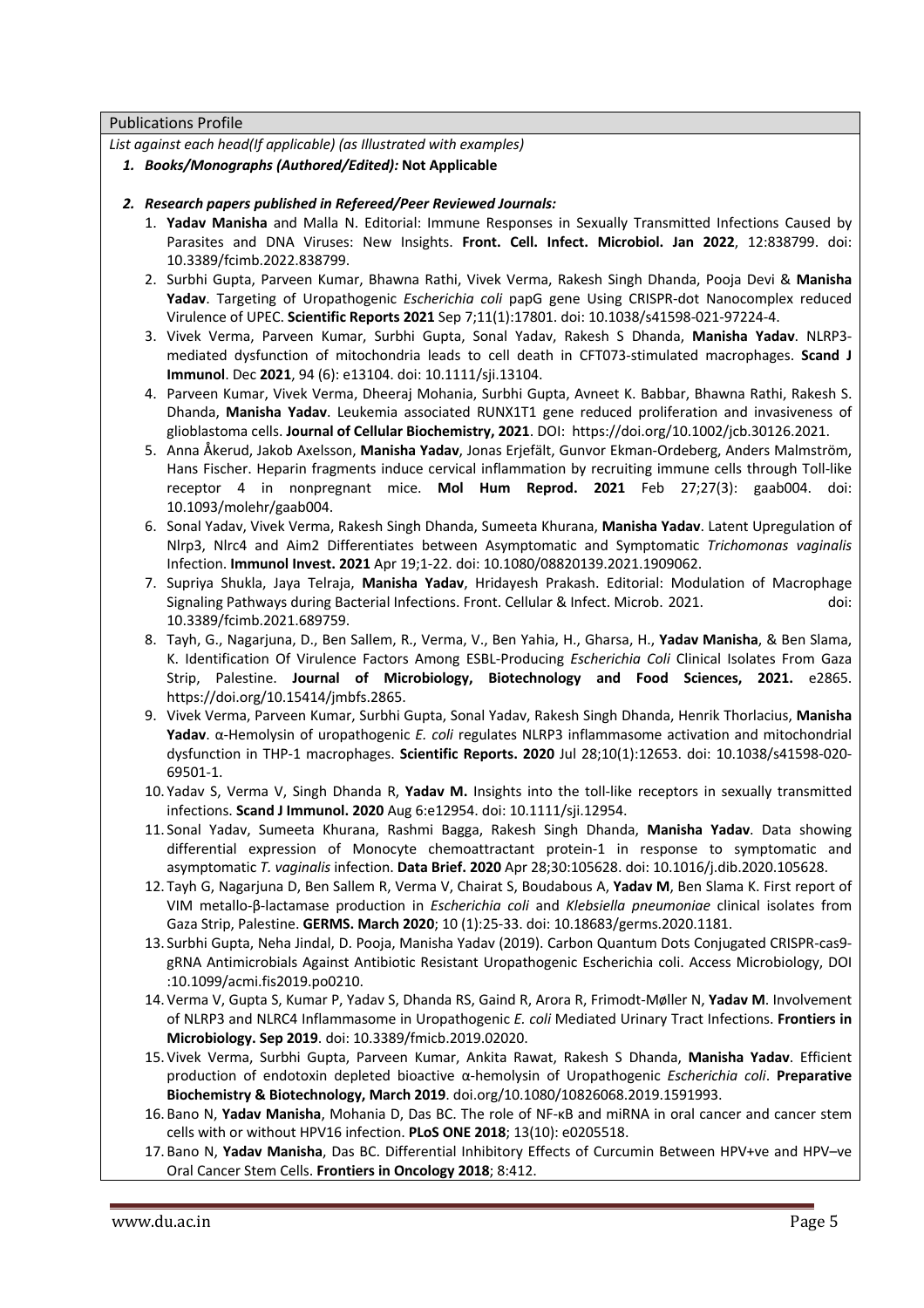- 18.D. Nagarjuna, Gajanand Mittal, Rakesh S Dhanda, Rajni Gaind, **Manisha Yadav**. Alarming levels of antimicrobial resistance among sepsis patients admitted to ICU in a tertiary care hospital in India - a case control retrospective study. **Antimicrobial Resistance and Infection Control 2018**; 7:150.
- 19. M. Nemati, N. Malla, **Manisha Yadav**, H. Khorramdelazad, A. Jafarzadeh. Humoral and T cell–mediated immune response against trichomoniasis. **Parasite Immunology 2018** Mar; 40(3).doi: 10.1111/pim.12510.
- 20. Verma V, Arora R, Dhanda RS, Gaind R, **Yadav Manisha**. Data showing levels of interleukin-1β and nitric oxide in the plasma of uropathogenic *E. coli* infected UTI patients. **Data Brief 2018** May 18;19:526-529. doi: 10.1016/j.dib.2018.05.058.
- 21.D. Nagarjuna, R. Gaind, RS Dhanda, **Manisha Yadav**. Whole Genome Shotgun sequence of *Escherichia coli* strain MN067 from India: A commensal with a potent pathogenic ability. **Genome Announcement**, **2017**, 23; 5(12).
- 22. V Verma, RS Dhanda, NF Møller, **Yadav Manisha**. Inflammasomes and their role in innate immunity of Sexually Transmitted Infections. **Frontiers in Immunology**, **2016**; 7:540.
- 23. SC Sonkar, S Yadav, N Malla, RS Dhanda, S Khurana, R Bagga, D Saluja, **Yadav Manisha**. Evaluation of DNA Based Techniques for the Diagnosis of Human Vaginal Trichomoniasis in North Indian Population. **British Microbiology Research Journal**, **2016**; 17 (6): 1-12.
- 24.Jain S, Nagarjuna D, Gaind R, Chopra S, Dawar R, Sardana R, **Yadav Manisha** (2016). *Escherichia vulneris*: An unusual cause of complicated Diarrhoea and Sepsis in an infant. A Case report & Review of Literature. **New Microbes and New Infect**. **2016**. DOI: 10.1016/j.nmni.2016.07.002.
- 25. Verma V, Nagarjuna D, Mittal G, Kumar P, Dhanda RS, Gaind R, **Yadav Manisha.** Data showing phenotypic profile of uropathogenic *Escherichia coli* isolates from sepsis patients. **Data Brief**. **2016** Jun; 7:
- 26. Verma V, Nagarjuna D, Kumar P, Dhanda RS, **Yadav Manisha.** Kinetics of cytokine profile in response to *Mycobacterium bovis* BCG and *Streptococcus pyogenes* activated cells. **Data Brief**. **2016** Jun; 7: 445–448.
- 27. Kumar T, **Yadav Manisha**, Singh LR. Role of osmolytes in regulating immune system. **Curr. Pharm. Des. 2016** Mar 7.
- 28.D. Nagarjuna, R.S. Dhanda, G. Mittal, P.K. Verma, R. Gaind, **Manisha Yadav**. Fecal *Escherichia coli* isolates show potential to cause endogenous infection in patients admitted to ICU in a Tertiary Care hospital. **New Microbes and New Infections. 2015** Jun;7: 57-66.
- 29.D. Nagarjuna, R.S. Dhanda, R. Gaind, **Manisha Yadav**. *tcpC* as a prospective new virulence marker in blood *Escherichia coli* isolates from sepsis patients admitted to the intensive care unit*.* **New Microbes and New Infections, 2015**; 7: 28–30.
- 30. Kiran Yadav, Deepak Yadav, **Manisha Yadav** and Sunil Kumar. Noscapine-loaded PLA Nanoparticles: Systematic Study of Effect of Formulation and Process Variables on Particle Size, Drug Loading and Entrapment Efficiency. **Pharmaceutical Nanotechnology**, **2015**, Vol. 3 (2).
- 31. Kiran Yadav, Deepak Yadav, **Manisha Yadav** and Sunil Kumar. Noscapine Loaded PLGA Nanoparticles Prepared Using Oil-in-Water Emulsion Solvent Evaporation Method. **Journal of Nanopharmaceutics and Drug Delivery**. **2015**; Vol. 3, 1-9.
- 32.Nancy Malla, K Goyal, Rakesh Singh Dhanda and **Manisha Yadav**. Immunity in Urogenital protozoa. In **Parasite immunology Sept 2014,** 36 (9), 400-408.
- 33. **Manisha Yadav**, D. Nagarjuna, RS Dhanda. Mycobacterium bovis Bacille Calmette-Guerin infection modulates GRK2/3 dependent cytokine secretion. **BMC Infectious Diseases, 2014**. 14 (Suppl 3), E20.
- 34. **Manisha Yadav**, Neha Verma and Rakesh Singh Dhanda. Impact of sexually transmitted infections on women health. **Health. Aug 2013**; 5(8): 1216-26.
- 35. B Köves, BN Stattin, **Manisha Yadav**, A Brauner, C Svanborg, Do *Escherichia coli* strains causing acute cystitis have a distinct virulence repertoire? **European Urology Supplements, 2013;** 12 (4), e1148, C40.
- 36.Norinder BS, Köves B, **Yadav Manisha**, Brauner A and Svanborg C. Do Escherichia coli strains causing acute cystitis have a distinct virulence repertoire? *Microbial Pathogenesis,* **2012** Jan; 52(1): 10-6.
- 37. M. Svensson, **Manisha Yadav,** B Holmqvist, N. Lutey, C. Svanborg and G. Godaly. Acute pyelonephritis and renal scarring are caused by dysfunctional innate immunity in mCxcr2 heterozygous mice. *Kidney International***, 2011** Nov; 80(10): 1064-72.
- 38.Norinder BS, Petra Luthje, **Manisha Yadav**, Lavinia Kadas, Hong Fang, Carl Erik Nord, and Annelie Brauner. Cellulose and PapG are important for Escherichia coli causing recurrent urinary tract infection in women. *Infection* **2011** Dec; 39(6): 571-4.
- 39. **Yadav Manisha**, Zhang J, Fischer H, Huang W, Lutay N, Cirl C, Lum J, Miethke T, Svanborg C. 2010. Inhibition of TIR domain signaling by TcpC: MyD88-dependent and independent effects on *Escherichia coli* virulence. *PLoS Pathogen.* **2010** Sep 23; 6(9).
- 40. Fischer H, Lutay N, Ragnarsdóttir B, **Yadav Manisha**, Jönsson K, Urbano A, Al Hadad A, Rämisch S, Storm P,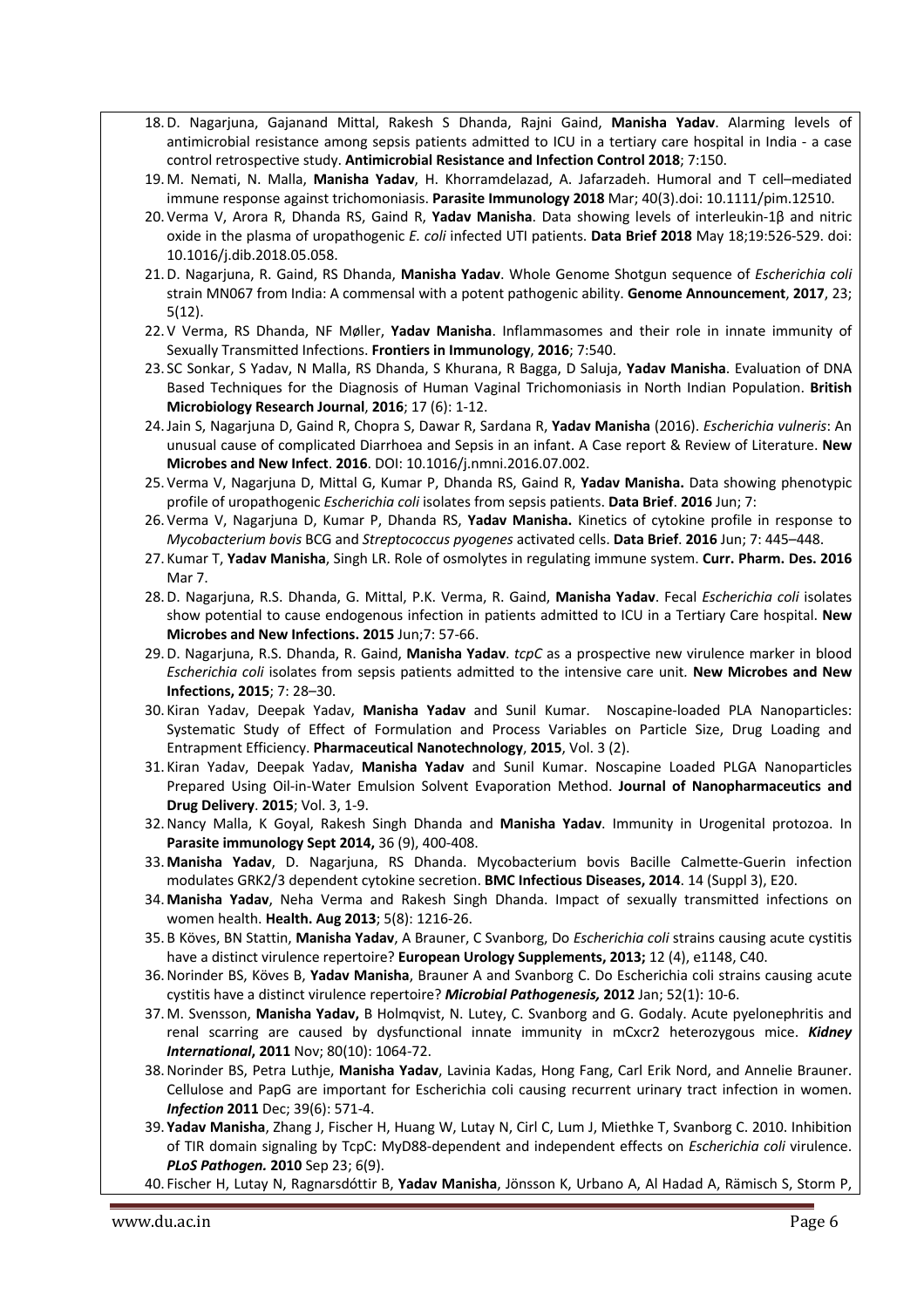Dobrindt U, Salvador E, Karpman D, Jodal U, Svanborg C. 2010. Pathogen-specific, IRF3-dependent signaling and innate resistance to human kidney infections. *PLoS Pathogen.* **2010** Sep 23; 6(9).

- 41. Arne Egesten, Anders I Olin, Helena M Linge, **Manisha Yadav**, Mattias Möregelin, Anna Karlsson and Mattias Collin. SpeB of *Streptococcus pyogenes* differentially modulates antibacterial and receptor activating properties of human chemokines. *PLoS ONE, March 2009; 4 (3): 1-9.*
- 42. Christine Cirl, Andreas Wieser, **Manisha Yadav,** Susanne Duerr, Sören Schubert, Hans Fischer, Dominik Stappert, Nina Wantia, Nuria Rodriguez, Hermann Wagner, Catharina Svanborg and Thomas Miethke. Subversion of Toll-like receptor signaling by a unique family of bacterial Toll/interleukin-1 receptor domaincontaining proteins. *Nature Medicine***, 2008**; 14(4): 399-406.
- 43. B Ragnarsdottir, H. Fischer, G Godaly, J Grönberg- Hernandez, M Gustafsson, D Karpman, AC Lundstedt, N Lutay, S Rämisch, ML Svensson, B Wullt, **Manisha Yadav,** C Svanborg. TLR- and CXCR1-dependent innate immunity: insights into the genetics of urinary tract infections. *European Journal of Clinical Investigation***, 2008;** 38 (S2): 12-20.
- 44. **Manisha Yadav**, M.L.Dubey, I.Gupta, Gurjeet Bhatti & Nancy Malla. Cystine proteinase 30 in clinical isolates of *T.vaginalis* from symptomatic and asymptomatic infected women. *Experimental Parasitology***, 2007;** 116 (4): 399-406.
- 45. **Manisha Yadav**, M.L.Dubey, I. Gupta & Nancy Malla. Cystine proteinase 30 (CP30) and antibody response to CP30 in serum and vaginal washes of symptomatic and asymptomatic *Trichomonalis vaginalis* infected women. *Parasite Immunology***, 2007;** 29(7): 359-365.
- 46. N. Malla, **Manisha Yadav** & I. Gupta. Kinetics of serum and local cytokine profile in experimental intravaginal trichomoniasis induced with *Trichomonas vaginalis* isolates from symptomatic and asymptomatic women. *Parasite Immunology***, 2007;** 29(2): 101-105.
- 47. **Manisha Yadav**, ML Dubey, I Gupta and N Malla. Nitric oxide radicals in leucocytes and vaginal washes of *Trichomonas vaginalis* infected symptomatic and asymptomatic women. *Parasitology***, 2006;** 132 (3): 339- 343.
- 48. **Manisha Yadav**, N. Malla & I. Gupta. Kinetics of Immunoglobulin G, M, A and IgG subclass responses in experimental intravaginal trichomoniasis: Prominence of IgG1 response. *Parasite Immunology***, 2005**; 27: 461-467.
- 49. **Manisha Yadav**, R. Nagill and S. Kaur. *Leishmania donovani*: Effect of pH on the infectivity of axenic amastigotes. *Journal of Parasitic diseases***, 2004;** 28(2): 90-95.

# Invited Speaker/ Conference Organization/ Presentations (in the last three years)

*List against each head (If applicable):*

# *1. Invited Speaker***:**

- 1. Invited lecture in the Department seminar series at Department of Biotechnology, Indian Institute of Technology Roorkee, Roorkee on 12<sup>th</sup> July 2019.
- 2. Invited speaker in 10<sup>th</sup> Symposium on Frontiers in Biomedical Sciences (FBR-2015), at University of Delhi, Delhi, India in Oct 2015.
- 3. Invited speaker in 2nd International Science Symposium on HIV & Infectious Diseases (HIV SCIENCE 2014) BY YRG Centre for AIDS Research and Education, Chennai, India in Jan 2014.
- 4. Faculty Development Programme on "Advances in Biotechnology: Present Scenario" funded by TEQIP-II-2014. At IFTM University, Moradabad, UP in April 2014.
- 5. Summer Undergraduate Research Programme (SURP- 2014) at ACBR, Delhi University, Delhi in June 2014.
- 6. Invited Speaker in ICMR sponsored National Seminar on "Realization of Bioethics in Medical and Biological Research held at Dev Samaj College for women, Firozpur city, Punjab on 14th Feb 2014.
- 7. Invited Speaker in International conference at BIT Congress- Europe on Major Diseases Clinical Summit 2013 at Warsaw, Poland from 5-7<sup>th</sup> November 2013.
- 8. Invited speaker in Sepsis congress-2013 on 'Genotyping by ERIC- PCR of clinical isolates of *E. coli* from sepsis patients' held at New Delhi, India from 6<sup>th</sup> -7<sup>th</sup> Dec 2013

# *2. Organization of a Conference:*

- 1. In the Organizing committee of 32<sup>nd</sup> Convention of Indian Association for Cancer Research Emerging Trends in Cancer research: Road to prevention & cure & International Symposium on: Infection and Cancer February 13-16 2013.
- 2. In the Organizing committee of Frontiers in Biomedical Research was held at Dr. B. R. Ambedkar centre for Biomedical Research (ACBR) University of Delhi, Delhi from 14-16 April 2014.
- 3. Joint Organizing Secretary of Frontiers in Biomedical Research (FBR 2015) was held at Dr. B. R. Ambedkar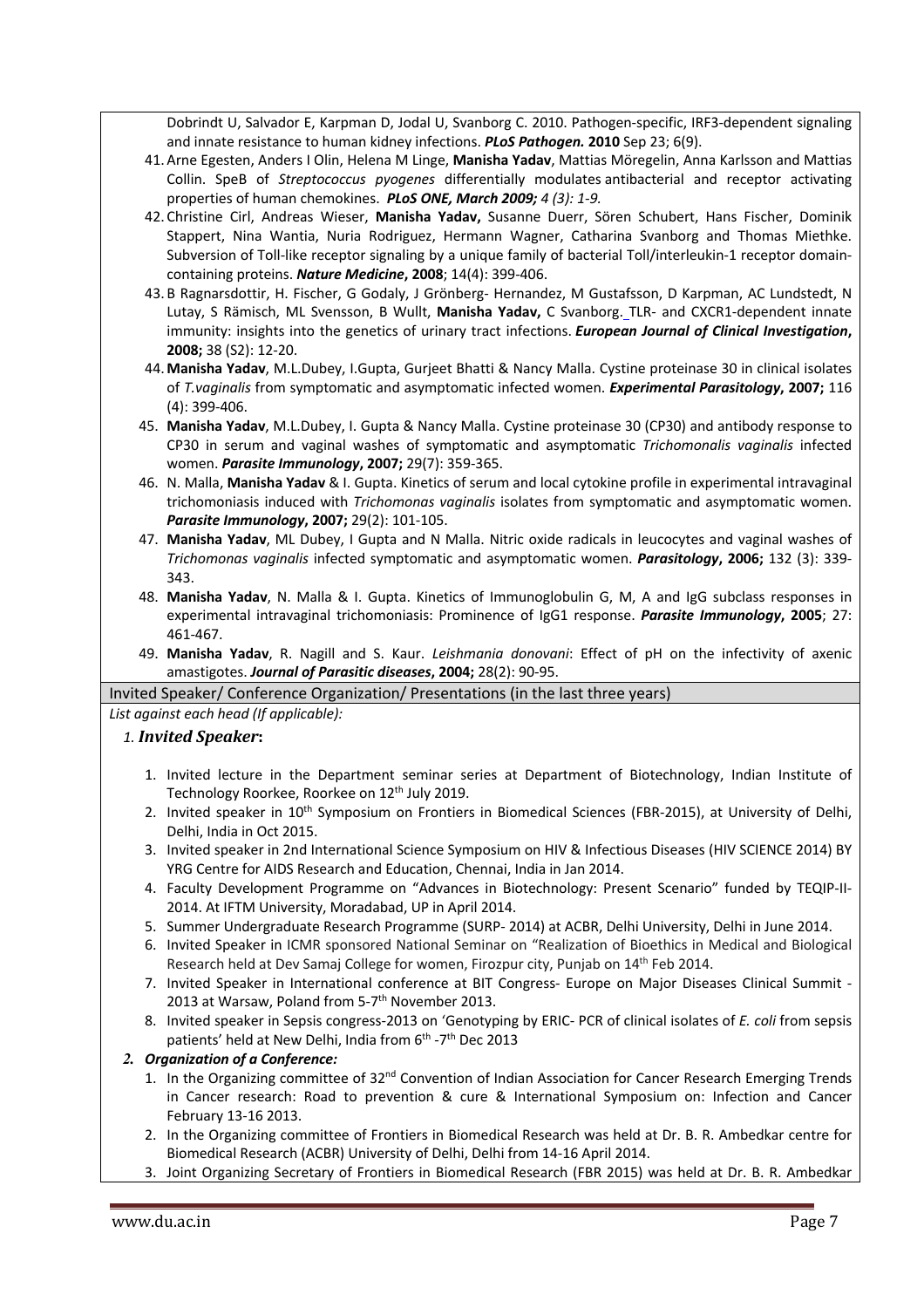centre for Biomedical Research (ACBR) University of Delhi, Delhi from Oct 29-31, 2015.

4. Organizing committee of Frontiers in Biomedical Research (FBR 2018) was held at Dr. B. R. Ambedkar centre for Biomedical Research (ACBR) University of Delhi, Delhi from Feb 19-21, 2018.

# *3. Conference Oral Presentation:*

- 1. Sonal Yadav, Sumeeta Khurana, Rashmi Bagga, **Manisha Yadav**. To study the involvement of TLR5 and 9 against symptomatic and asymptomatic isolates of *Trichomonas vaginalis*. World congress 2018 at PGIMER, Chandigarh.
- 2. Sonal Yadav, Nancy Malla, Sumeeta Khurana, Rashmi Bagga, Rakesh Singh Dhanda, **Manisha Yadav**. To investigate the cytokines profile and TLR-1, TLR4 and TLR-5 response in *T. vaginalis* infected HeLa cells. at MICROCON- 2015 held at Pondicherry Nov 2015.
- 3. Parveen Kumar, Ram Ajore, Inge Olsson, Manisha Yadav, RS Dhanda. Regulation of Hypoxia inducible factor 1 alpha by Leukemia related myeloid translocation gene 16 reverts Warburg effect in Lymphoblastoid Raji cell lines. Presented at 10th Annual Symposium on FBR-2015 held at University of Delhi, Delhi from Oct 29- 31, 2015.
- 4. Manisha Yadav on "*Mycobacterium bovis* BCG infection modulates GRK2/3 dependent cytokine secretion" at 2nd International Science Symposium on HIV & Infectious Diseases (HIV SCIENCE 2014), held at Chennai from  $30<sup>th</sup>$  January -  $01<sup>st</sup>$  February, 2014.
- 5. D. Nagarjuna, Rajni Gaind and Manisha Yadav. '*Escherichia coli*: Is it a Commensal or Pathogen?' Presented at 9th Annual Symposium on Frontiers in Biomedical Research-2014 held at ACBR, University of Delhi, Delhi from April 14-16, 2014.
- 6. Oral Presentation for IAMM Junior Best paper award-2012 entitled ´*Mycobacterium bovis* bacille Calmette-Guerin modulates alveolar inflammatory response by G protein-coupled receptor kinases regulation´. By **Manisha Yadav** at Indian Association of Medical Microbiology, MICROCON, Nov 2012 at Lady Hardinge Medical College, Delhi, India.

# *4. Conference Poster Presentation (\*corresponding author):*

- 1. Bhawna Rathee and Manisha Yadav\*. Inhibitory effects of caffeine on curli-dependent biofilm formation in Uropathogenic E. coli. ECCMID 2022. In April 2022 at Portugal.
- 2. Surbhi Gupta, Neha Jindal, Pooja D and Manisha Yadav\*. Carbon Quantum Dots Conjugated CRISPR-cas9 gRNA Antimicrobials Against Antibiotic Resistant Uropathogenic *Escherichia coli*. FIS 2019, Edinburgh, Scotland from 11-14 November, 2019.
- 3. Bhawna Rathee and Manisha Yadav\*. Relationship of biofilm formation and different virulence genes in uropathogenic *Escherichia coli* isolates from UTI Patients. Microcon 2019, Mumbai, India in Nov 2019.
- 4. Sonal Yadav, Sumeeta Khurana, Nancy Malla, Rashmi Bagga, Manisha Yadav\*. Invivo expression of toll Like Receptor 5 against *T. vaginalis* infection. ASM- June 2019, San Francisco, USA.
- 5. Sonal Yadav, Nancy Malla, Sumeeta Khurana and Manisha Yadav\*. To study the involvement of TLR5, 9 and NLRP3 against symptomatic and asymptomatic isolates of *Trichomonas vaginalis*. Tropacon 2018.
- 6. Sonal Yadav, Nancy Malla, Rashmi Bagga, Rakesh Singh Dhanda and Manisha Yadav\*. Toll-Like receptor 5 and its signaling mechanisms of *T. vaginalis* isolates from symptomatic and asymptomatic infected women. FBR 2018.
- 7. Daram Nagarjuna, Rajni Gaind, Rakesh Singh Dhanda, Manisha Yadav\*. Phylogenetic and Pathotypes Analysis of Clinical *E. coli* Isolates from Blood and Feces. MICROCON-2015 held at Pondicherry Nov 2015.
- 8. Vivek Verma, Rakesh Singh Dhanda, Manisha Yadav\*. Study of the involvement of NLPP-3 inflammasomes in mature Interlukin-1β release during urinary tract infection. MICROCON-2015 held at Pondicherry Nov 2015.
- 9. Sonal Yadav, Nancy Malla, Sumeeta Khurana, Rashmi Bagga, RS Dhanda, Manisha Yadav\*. Analysis of cytokine level and TLR4 response in *T. vaginalis* infected cells. Presented at 10th Annual Symposium on FBR-2015 held at University of Delhi, Delhi from Oct 29-31, 2015.
- 10.D. Nagarjuna, Rajni Gaind, RS Dhanda, Manisha Yadav\*. Phylogenetic association of virulence factors of *Escherichia coli* from sepsis patients admitted to ICU in a Tertiary Care Hospital. Presented at 10th Annual Symposium on FBR-2015 held at University of Delhi, Delhi from Oct 29-31, 2015.
- 11. Vivek Verma, RS Dhanda, Manisha Yadav\*. A role of nlrp-3 inflammasomes in release of interleukin-1 in UTI infections. Presented at 10th Annual Symposium on FBR-2015 held at University of Delhi, Delhi from Oct 29- 31, 2015.
- 12. Surbhi Gupta, Manisha Yadav\*. Expression profile of angiogenesis-related genes in Pediatric Acute Lymphoblastic Leukemia. Presented at 10th Annual Symposium on FBR-2015 held at University of Delhi, Delhi from Oct 29-31, 2015.
- 13. Kiran Yadav, Deepak Yadav, Manisha Yadav, Sunil Kumar. Influence of formulation and processing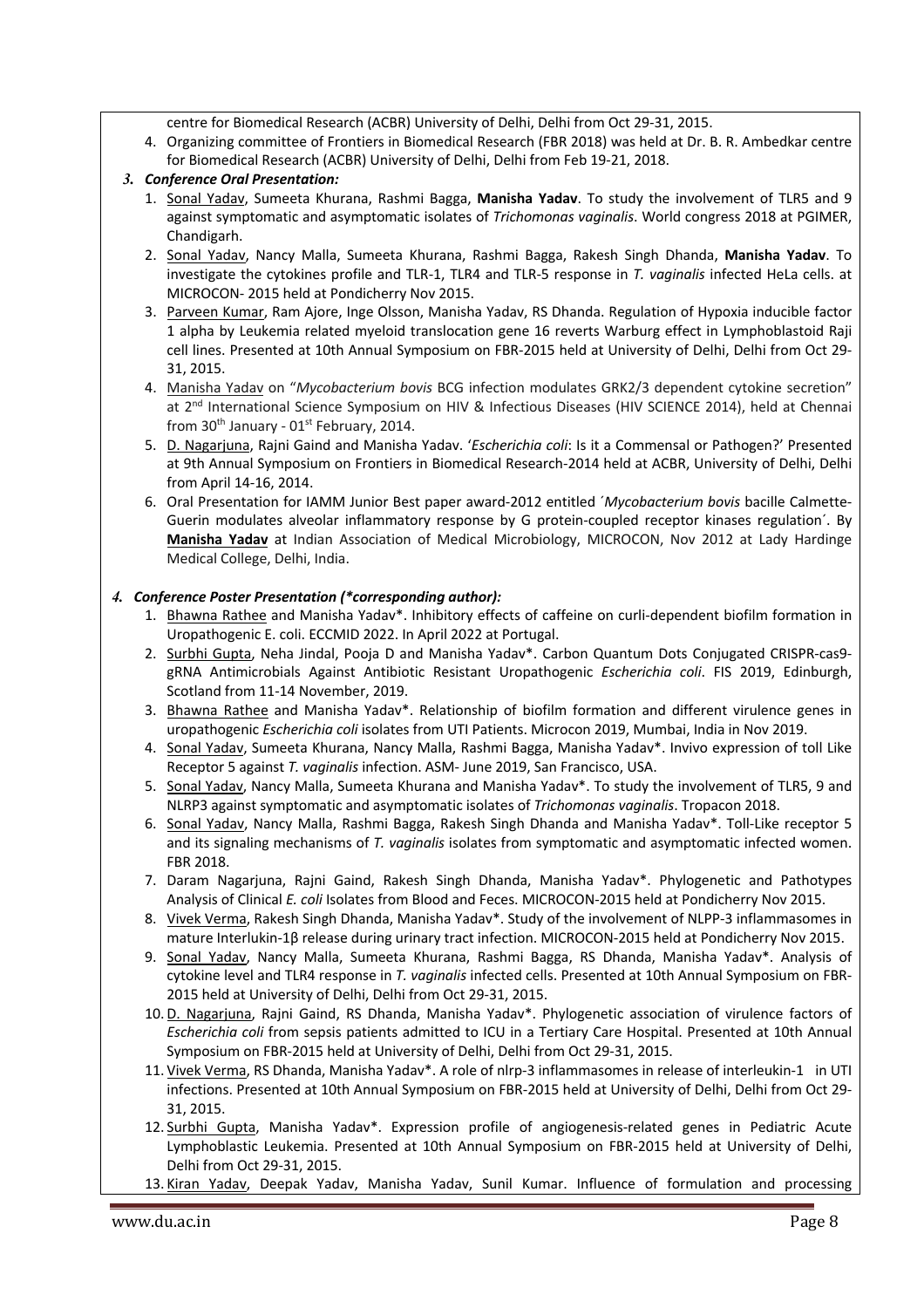parameters on fabrication of Noscapine loaded poly (D, L-lactide) nanoparticles. Presented at 10th Annual Symposium on FBR-2015 held at University of Delhi, Delhi from Oct 29-31, 2015.

- 14. Sonal Yadav, Nancy Malla, Sumeeta Khurana, Rashmi Bagga, Rakesh Singh Dhanda, **Manisha Yadav\***. To investigate the cytokines profile and TLR4 response in *T. vaginalis* infected HeLa cells. Presented at 38th National Conference of Indian Association for the study of Sexually Transmitted Diseases and AIDS (ASTICON 2014) held at PGIMER from 31 Oct – 2 Nov 2014.
- 15. Sonal Yadav, Nancy Malla, Rashmi Bagga, Rakesh Singh Dhanda, **Manisha Yadav\*.** Analysis of cytokine level in vaginal washes of trichomoniasis patients. Presented at 9th Annual Symposium on Frontiers in Biomedical Research (FBR-2014) held at University of Delhi, Delhi from April 14-16, 2014.
- 16. Vivek Verma, Nancy Malla, Rashmi Bagga, Rakesh Singh Dhanda, **Manisha Yadav\*.** Estimation of proinflammatory cytokine IL-1β response in UTI patients. Presented at 9th Annual Symposium on Frontiers in Biomedical Research (FBR-2014) held at University of Delhi, Delhi from April 14-16, 2014.
- 17.D. Nagarjuna, Vivek Verma, Rakesh Singh Dhanda, **Manisha Yadav\***. Role of CXCR1 and CXCR2 expression in the early phase of mycobacterium infection. Presented at 41st Annual Conference of the Indian Immunology Society (IMMUNOCON-2014) held at Madurai Kamaraj University, Madurai from 12 - 14 Dec. 2014.
- 18. Shimpi Chopra, D. Nagarjuna, Sarika Jain, Rajni Gaind, Monorama Deb, **Manisha Yadav**. *Escherichia vulneris*: a case report of invasive diarrhoea. Presented in IAMM Delhi Chapter held at MAMC, Delhi on 29th March 2014.
- 19.D. Nagarjuna, Rakesh Singh Dhanda and **Manisha Yadav\*.** Genotyping of clinical isolates of *E. coli* among sepsis patients in Indian population presented at  $2<sup>nd</sup>$  International Science Symposium on HIV & Infectious Diseases (HIV SCIENCE 2014), held at Chennai from 30<sup>th</sup> January -01<sup>st</sup> February, 2014.
- 20.D.Nagarjuna, Vivek Verma, Sonu Kalshan, Rajni Gaind, Rakesh Singh Dhanda, **Manisha Yadav\*.** ´Genotypic characterization of potential virulence factors among clinical isolates of *E. coli* from sepsis patients, presented at Indian Association of Medical Microbiology, MICROCON, Nov 2012 at Lady Hardinge Medical College, Delhi, India. **Poster Selected for Belgaum-Mumbai prize for best poster in Bacteriology.**
- 21. **Manisha Yadav**, J singh, Rakesh S Dhanda. 'Understanding acute myeloid leukemia related ETO gene family member by MicroRNAs genomics', presented at **International Conference on Genes, Genetics and Genomics: Today & Tomorrow-Human concerns and 37th Annual Conference of the Indian Society of Human Genetics**, March 2012, at Panjab University, Chandigarh, India.
- 22. **Manisha Yadav**, W Huang, H Fischer, J Zhang, T Miethke and C Svanborg. 'Inhibition of Toll/interleukin-1 receptor (TIR) domain signaling by TIR domain-containing protein (TcpC): myeloid differentiation factor-88 (MyD88)-dependent and independent effects on *Escherichia coli* virulence'.14th **International Congress of Immunology**, August 2010, at Kobe, Japan.
- 23.H Fischer, N Lutey, **Manisha Yadav**, A Al Hadad, D Karpman, and C Svanborg. 2010.'Pathogen-specific, IRF3 dependent ceramide/TLR4 in innate resistance to kidney infections''. 14th **International Congress of Immunology**, August 2010, at Kobe, Japan.
- 24. **Manisha Yadav**, H Fischer, J Zhang, W Huang, T Miethke and C Svanborg. ''Host TLR4 and adaptor protein genotypes modify the effects of TcpC on uropathogenic *Escherichia coli* virulence''. 60th **Annual Conference of the Canadian Society of Microbiologists**: June 14th-17th, 2010, at McMaster University, Hamilton, Ontario, Canada.
- 25. Birgit Stattin-Norinder, **Manisha Yadav**, P Luthje, C Svanborg, C.E Nord, and A Brauner. ''Adhesive factors play an important role in *Escherichia coli* causing recurrent urinary tract infection''. **49th Interscience Congress on Antimicrobial Agents and Chemotherapy**: Sept 12-15, 2009 at San Francisco, USA.
- 26. **Manisha Yadav**, Hans Fischer, Thomas Miethke and Catharina Svanborg. ''Subversion of Toll-like receptor signaling by a unique family of bacterial Toll/interleukin-1 receptor domain-containing proteins''. **Blood and Defence**: 15-16th May 2008 at Ven, Helsinborg, Sweden.
- 27. **Manisha Yadav**, M. L Dubey, Indu Gupta and Nancy Malla. "Cysteine Proteinase 30 (CP30) and antibody to CP30 in serum and vaginal washes of symptomatic and asymptomatic *Trichomonas vaginalis*-infected women". **11th International Congress of Parasitology**: 4-11<sup>th</sup> Aug 2006 at Glasgow, Scotland UK.
- 28. Kaur S., **Yadav Manisha** and Nagill R. "Increased infectivity of axenic amastigote like forms of *Leishmania donovani*". **91st session of Indian Science Congress Association:** Jan 3-7, 2004 at Chandigarh, India.
- 29. **Manisha Yadav**, Indu Gupta and Nancy Malla. "Kinetics of specific immunoglobulin G, M, A response in serum and vaginal secretions of Balb/c mice infected with *Trichomonas vaginalis* isolated from symptomatic and asymptomatic women". **XXVII National Conference of Indian Association Medical Microbiologists**: Nov.5-9, 2003 Mumbai.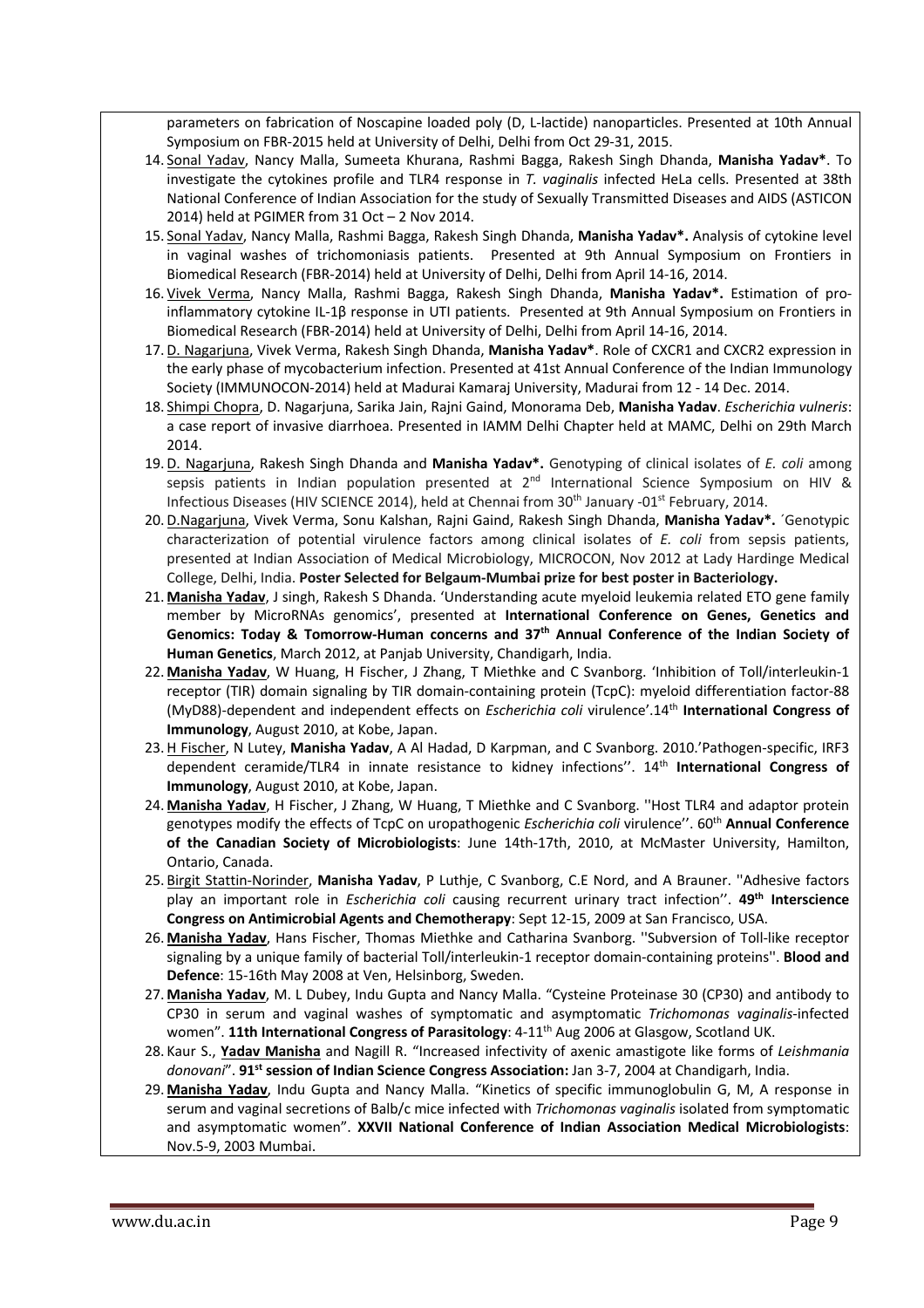## Conference / workshop Presentations:

- 1. Attended 29<sup>th</sup> European Society of Clinical Microbiology & Infectious Diseases (ECCMID) held in Amsterdam, Netherland in April 2019.
- 2. Attended 25<sup>th</sup> European Society of Clinical Microbiology & Infectious Diseases (ECCMID) held in Copenhagen, Denmark from 25-28 April 2015.
- 3. Attended 2 weeks international workshop on Laboratory Animals Science held at IGIB, Delhi, Nov 2013.
- 4. Attended National Conference on Recent Trends in Protein Structural Biology-2013 held at Jamia Millia Islamia, Delhi, December 2013.
- 5. Attended International Interdisciplinary Science Conference-2012 on Protein Folding and Diseases held at Jamia Millia Islamia, Delhi, December 2012.
- 6. Attended PGI Golden Jubilee workshop on "Molecular Diagnosis for Parasitic Diseases: Conventional and Real Time PCR techniques " at PGIMER, Chandigarh, Sept 2012.
- 7. Attended Springer Author Workshop at Delhi University, Delhi, August 2012.
- 8. Attended national conference on "Recent advances in Pure and Applied Chemistry" held at ACBR, Delhi University, Delhi, Dec 2010.
- 9. Attended symposium on "Parasitic infections then and now: with Special Reference to India" held in the Department of Parasitology, PGIMER, Chandigarh, Sept 2010.
- 10. Attended workshop on Scientific Communication and Grantsmanship held at Stem Cell Centre, Lund University, Sweden, Sept 2009.
- 11. Organizers of 2<sup>nd</sup> Symposium on HAMLET and Tumor-killing Proteins held at Deptt. of MIG, Lund University, Sweden, May 2009.
- 12. Participated in UGC sponsored conference on "Trends in Parasitology" held at Panjab University, Chandigarh, Feb 2004.
- 13. Participated in north-west chapter meeting of Indian Association of Medical Microbiologist (IAMM) held at central research institute, Kasauli, Nov 2003.
- 14. Participated in national symposium on "Biotechnology: Expanding Horizons", held at INSA Auditorium, Bahadur Shah Jafar Marg, N. Delhi, Oct 2003.
- 15.Organised CME cum workshop on "an update on diagnostic techniques for parasitic diseases" held in the Department of Parasitology, PGIMER, Chandigarh, Oct 2003.
- 16. Participated in scientific symposium on "Proteomics": the emerging trends held at PGIMER, Chandigarh, Nov 2002.
- 17. Attended north-west chapter meeting of Indian Association of Medical Microbiologist (IAMM) held at PGIMER, Chandigarh, Oct 2002.

In Indexed/ Peer Reviewed Journals

**More than 50 Publication in Journals**

Articles: **Not Applicable**

Conference Presentations

## **More than 50 Conference Presentations**

Public Service / University Service / Consulting Activity

**Not Applicable**

Professional Societies Memberships

- Member of European Society of Clinical Microbiology & Infectious Diseases (ESCMID, 2015-2020)
- Life Member, Indian Association of Medical Microbiology, India
- Member, Canadian Society of Microbiologists, Canada
- Member, Swedish Association of Scientists, Sweden
- Member, Swedish Association of University Teachers, Sweden
- Member, Indian Science Congress Association, India

# **Projects (Major Grants / Collaborations**)

| Project Year<br>sanctioned amount |  | Project title | Funding agency/Total |
|-----------------------------------|--|---------------|----------------------|
|                                   |  |               |                      |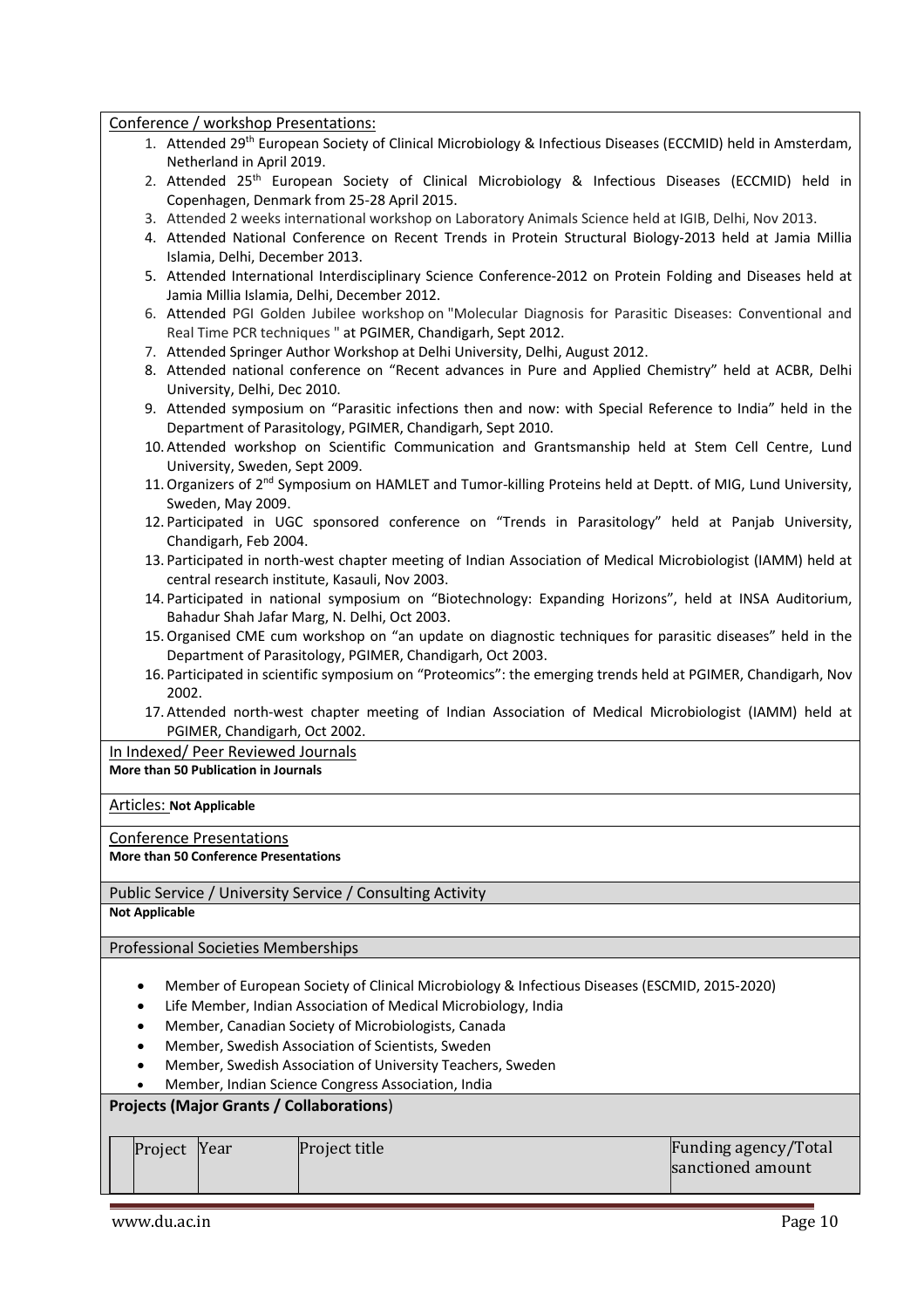| 1          | Major    | 2017-19                         | Understanding the association between the<br>prevalence of antibiotic resistance and CRISPR<br>repeats in UPEC E. coli causing UTI.                               | <b>DST-VR</b><br>(Indo-Swedish project)        |
|------------|----------|---------------------------------|-------------------------------------------------------------------------------------------------------------------------------------------------------------------|------------------------------------------------|
| l2         | Major    | 2013-16                         | Toll-like receptors and signalling mechanisms of $T$ . Department of<br>vaginalis isolates from asymptomatic and<br>asymptomatic infected women                   | Biotechnology, India                           |
| l3         | Major    | 2012-15                         | Toll-like receptor mediated molecular<br>mechanisms and pathogenesis of Trichomonas<br>vaginalis                                                                  | Department of Science<br>and Technology, India |
| 4          | Minor    | 2022-22                         | To study the synergetic effect of antibiotics on<br>caffeine treated Uropathogenic Escherichia Coli in<br>UTI patients.                                           | IoE/FRP, Delhi<br>University                   |
| 15         | Minor    | 2020-21                         | To study the effect of caffeine on strong biofilm<br>forming antibiotic resistant UPEC isolates from<br><b>UTI Patients.</b>                                      | IoE/FRP, Delhi<br>University                   |
| $\sqrt{6}$ | Minor    | 2015-16                         | Characterization of different E. coli Pathotypes $\mathbb{R}$ & D grant, Delhi<br>based on Adherence Pattern in Hela Cells.                                       | University                                     |
| 17         | Minor    | 2014-15                         | Phylogenetic analysis among clinical isolates of $E \,   \, R \otimes D$ grant, Delhi<br>coli from Sepsis patients admitted to ICU.                               | University                                     |
| 8          | Minor    | 2013-14                         | Role of NLRP3 inflammasome in response to<br>Uropathogenic Escherichia coli infection                                                                             | R & D grant, Delhi<br>University               |
| 9          | Minor    | 2012-13                         | Prevalence of potential virulence factors among<br>clinical isolates of UTI prone patients in India                                                               | R & D grant, Delhi<br>University               |
|            | 10 Minor | 2011-12                         | Pathogenesis and Toll-like receptor mediated<br>molecular mechanisms of Trichomoniasis                                                                            | R & D grant, Delhi<br>University               |
|            | 11 Major | 2010-11                         | Immunopathogenesis of Trichomoniasis                                                                                                                              | Delhi University, India                        |
|            | 12 Minor | 2006-09                         | CP30 activity in clinical samples and T. vaginalis<br>isolates from symptomatic and asymptomatic<br>patients: its correlation with reactive nitrogen<br>radicals' | Indian Council of<br><b>Medical Research</b>   |
|            |          | <b>Awards and Distinctions:</b> |                                                                                                                                                                   |                                                |

- 1. Received Long Term Foreign Fellowship for 12 months from Department of Health Research, Ministry of Health and Family Welfare, Govt of India for working in Copenhagen, Denmark, January 2018.
- 2. Received ICMR-International Fellow 2017-18 for 6 months from ICMR, Govt of India, for working in Copenhagen, Denmark. May 2017.
- 3. Received International Travel Grant from ICMR, Govt of India, for attending ECCMID conference in Copenhagen, Denmark. March 2015.
- 4. Received International Travel Grant from Department of Science and Technology, Govt. of India, for attending international conference in Warsaw, Poland. Nov 2013.